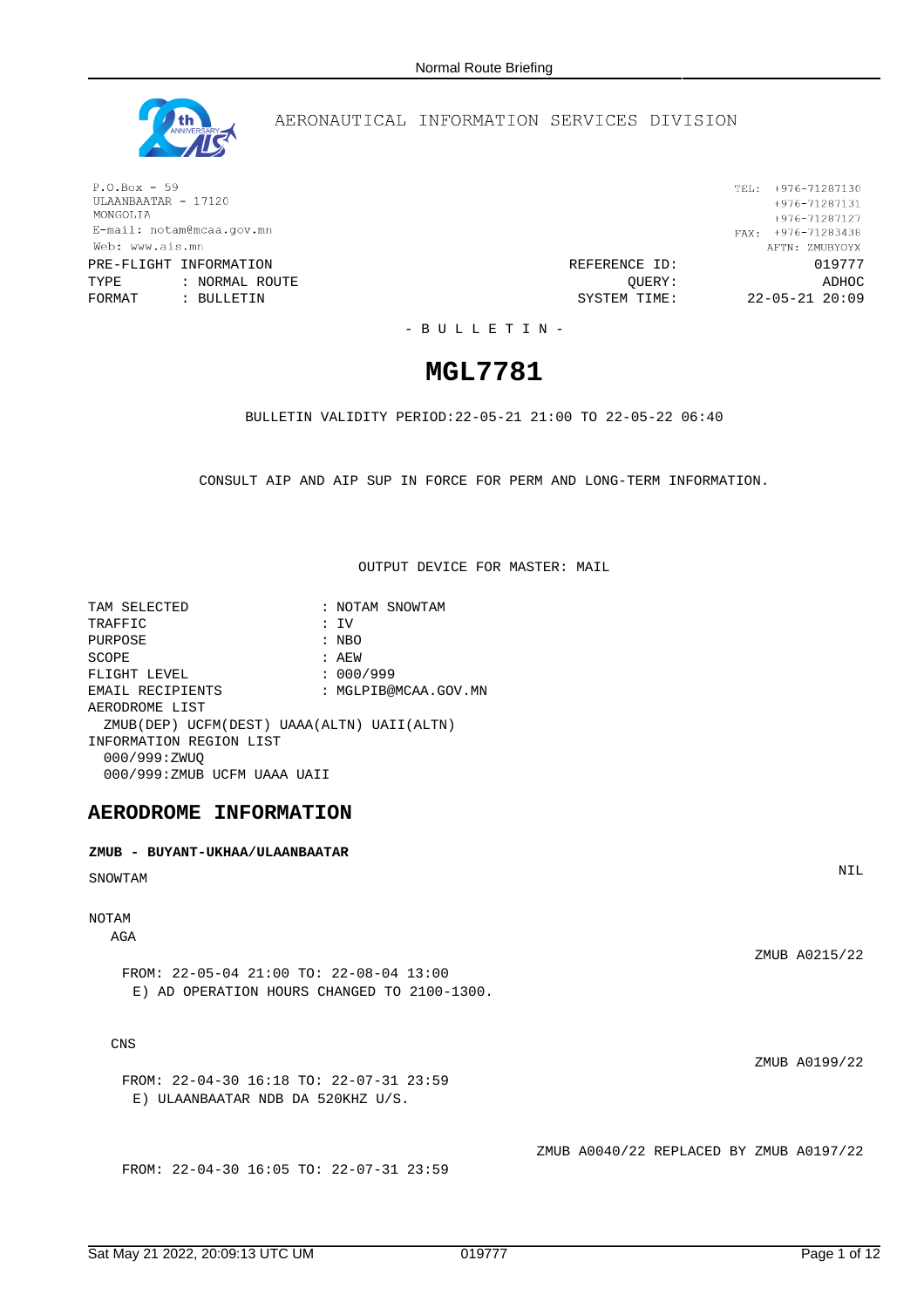E) ILS OM RWY14 U/S. **UCFM - BISHKEK/MANAS/BISHKEK** SNOWTAM NIL WAS ARRESTED FOR A STATE OF THE STATE OF THE STATE OF THE STATE OF THE STATE OF THE STATE OF THE STATE OF THE STATE OF THE STATE OF THE STATE OF THE STATE OF THE STATE OF THE STATE OF THE STATE OF THE STATE OF NOTAM AGA UCFM A0054/22 FROM: 22-05-18 14:00 TO: 22-10-28 21:00 D) MON WED FRI 1400-2100 E) RWY 08/26 CLOSED DUE TO MAINT. CNS UCFM A0046/22 FROM: 22-05-01 18:00 TO: 22-08-01 18:00 E) ILS RWY 08 CAT II DOWNGRADED TO CAT I ATM UCFM A0010/22 REPLACED BY UCFM A0024/22 FROM: 22-04-15 02:35 TO: 22-07-15 12:00 E) DUE TO VOR/DME MNS LIMITATIONS THE FOLLOWING INSTRUMENT APPROACH PROCEDURES ARE NOT USED: VOR/DME RWY 08, VOR/DME RWY 26. **UAAA - ALMATY/ALMATY** SNOWTAM NIL EXAMPLE THE STATE OF STATE OF STATE OF STATE OF STATE OF STATE OF STATE OF STATE OF STATE OF STATE OF STATE OF STATE OF STATE OF STATE OF STATE OF STATE OF STATE OF STATE OF STATE OF STATE OF STATE OF STATE OF NOTAM **AGA** UAAK A2102/22 FROM: 22-05-21 06:42 TO: 22-05-23 12:00 E) RWY 05L/23R AVBL ONLY FOR TAXIING. UAAK A2054/22 FROM: 22-05-18 05:10 TO: 22-05-23 10:00 E) AT THE JUNCTION OF THE RWY 05L/23R AND TWY-E (WESTERN SIDE), THERE IS A DEPRESSION IN THE GROUND WITH DIMENSIONS 4.5/1.5/1.5M AT DIST 60M FROM CL RWY 05L/23R AND 21M FROM THE EDGE OF TWY-E. UAAK A1076/22 REPLACED BY UAAK A2049/22 FROM: 22-05-17 11:26 TO: 22-08-17 12:00 E) APRON 5 TAXIING AFTER FOLLOW-ME-CAR, AIRCRAFT WITH WINGSPAN 42-48 M - BY TOWING, WITH WINGSPAN 48 M AND MORE - PROHIBITED. UAAK A0906/22 REPLACED BY UAAK A2048/22 FROM: 22-05-17 11:25 TO: 22-08-17 12:00 E) JUNCTION BETWEEN APRON 1 AND APRON 3 CLSD. ACFT TAXIING AT THIS AREA PROHIBITED.

UAAK A1021/22 REPLACED BY UAAK A2047/22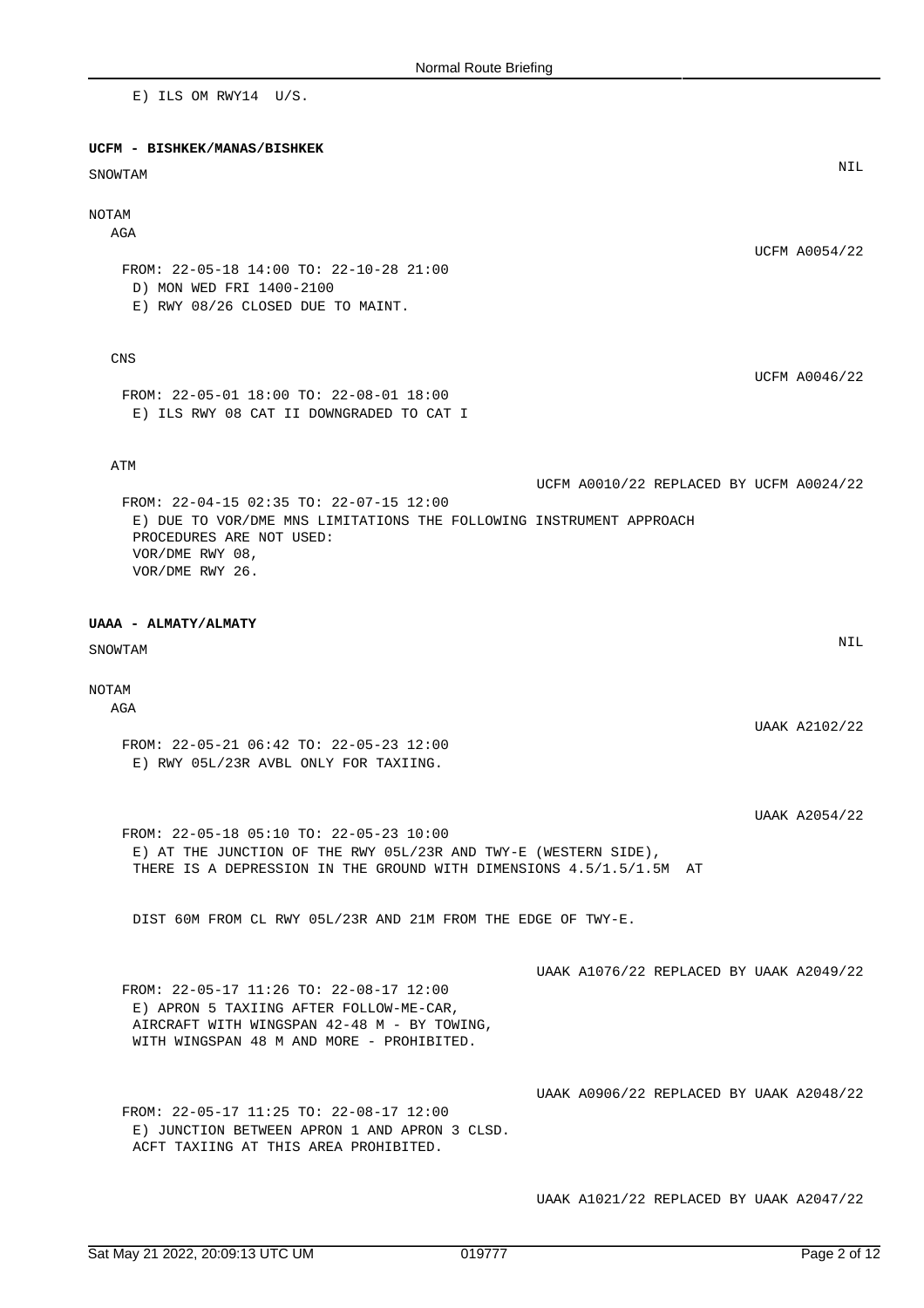FROM: 22-05-17 11:24 TO: 22-08-17 12:00 E) ACFT STAND 47 USE ONLY ACFT WITH WING SPAN NOT MORE THAN 35M. UAAK A1964/22 FROM: 22-05-11 11:36 TO: 22-06-11 12:00 E) ACFT STAND 14 CLSD. UAAK A1949/22 FROM: 22-05-11 01:50 TO: 22-06-06 12:00 E) ACFT STAND 48 TAX OF ACFT BY TOWING ONLY. UAAK A0821/22 REPLACED BY UAAK A1826/22 FROM: 22-04-28 10:49 TO: 22-07-28 12:00 E) ACFT STAND 7 MANEUVERING CENTRE LINE LGT U/S DUE TO MAINT. UAAK A0089/22 REPLACED BY UAAK A1628/22 FROM: 22-04-15 10:51 TO: 22-07-14 12:00 E) WHEN RVR LESS THAN 350M TURN AT 180 DEG ON THE THR 23R,THR 23L AND AT TURNING BAY A IS PROHIBITED DUE TO ABSENCE OF DEEPENED LIGHTS. UAAK A1417/22 FROM: 22-05-19 00:00 TO: 22-06-01 23:59 E) TRIGGER NOTAM - AIRAC AIP SUP 005/22 WEF 19 MAY 2022 TILL 20 MAR 2024. ALMATY AD (UAAA) - STAND RESTRICTIONS. AIP SUP AVBL ON WWW.ANS.KZ. UAAK A1416/22 FROM: 22-05-19 00:00 TO: 22-06-01 23:59 E) TRIGGER NOTAM - AIRAC AIP SUP 004/22 WEF 19 MAY 2022 TILL 20 MAR 2024. ALMATY AD (UAAA) - CLOSING OF STANDS. AIP SUP AVBL ON WWW.ANS.KZ. UAAK A1415/22 FROM: 22-05-19 00:00 TO: 22-06-01 23:59 E) TRIGGER NOTAM - AIRAC AIP SUP 003/22 WEF 19 MAY 2022 TILL 20 MAR 2024. ALMATY AD (UAAA) - UNSERVICEABLE MANEUVERING LIGHTS. AIP SUP AVBL ON WWW.ANS.KZ. UAAK A0259/22 FROM: 22-01-31 12:00 TO: PERM E) ATS REPORTING OFFICE (ARO) TEL NUMBER CHANGED FROM +7(727)2572317 TO +7(727)2573217 REF AIP UAAA AD 2.3. CNS UAAK A0383/22 FROM: 22-02-09 03:00 TO: PERM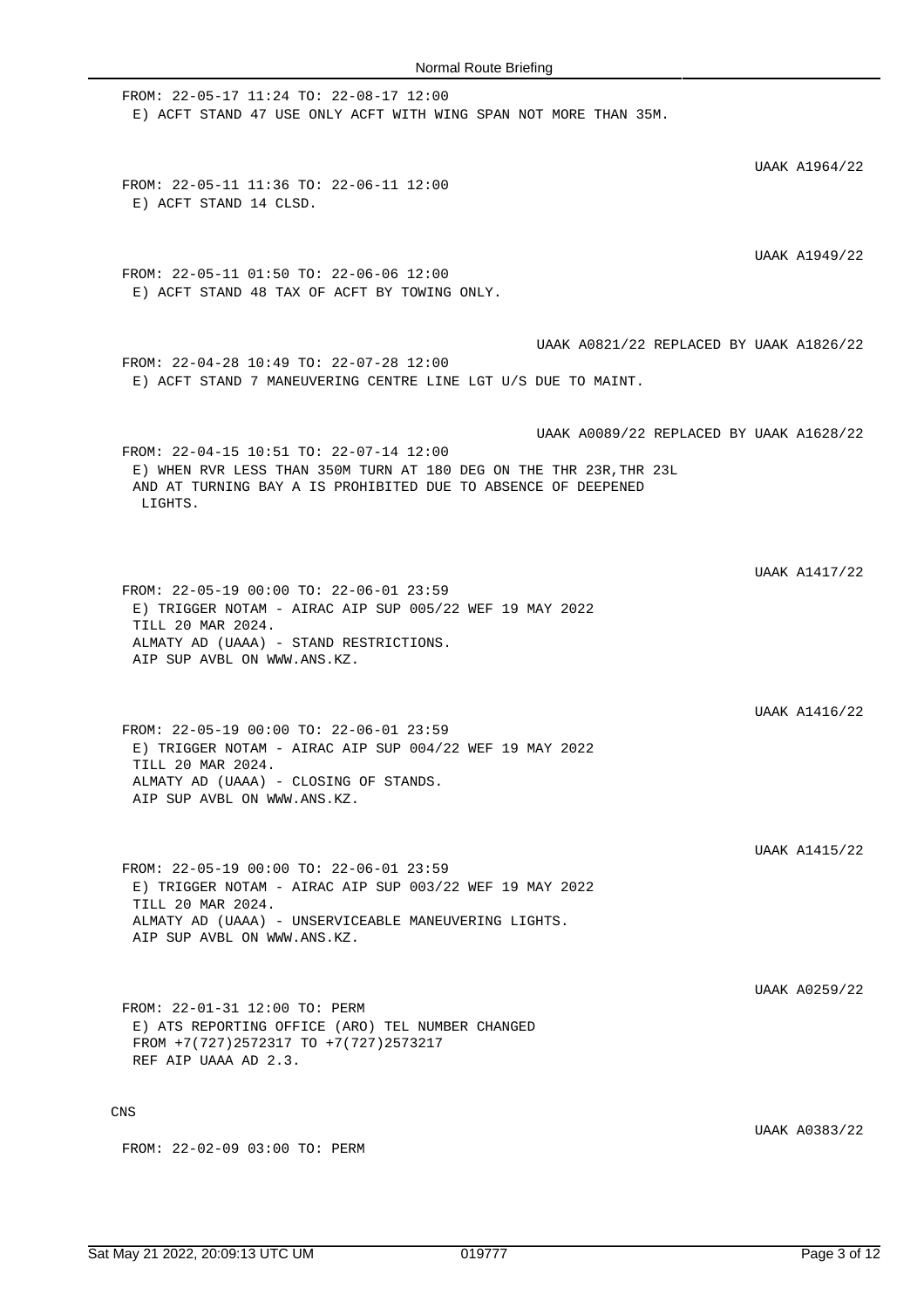| E) UAAA FIR SECTOR A4A<br>FREQ 124.375MHZ ADDITIONAL COMPLETELY WITHDRAWN.<br>REF AIP ENR 2.1.2                                                                  |                      |
|------------------------------------------------------------------------------------------------------------------------------------------------------------------|----------------------|
| ATM                                                                                                                                                              | UAAK A6193/21        |
| FROM: 21-10-15 11:50 TO: PERM<br>E) ON STAR DESOK 5D, ALUGI 3C ALT AT WPT TIRBA 10000FT OR BELOW IF<br>INSTRUCTED BY ATC.<br>REF AIP PAGE: UAAA AD 2.24.9-7-1/2. |                      |
| UAII - SHYMKENT/SHYMKENT                                                                                                                                         |                      |
| SNOWTAM                                                                                                                                                          | NIL                  |
| NOTAM<br>AGA                                                                                                                                                     |                      |
| FROM: 22-05-04 09:53 TO: PERM<br>E) RWY 10 DECLARED DISTANCES TODA CHANGED:<br>RWY 10 3300M<br>TWY D-10 2656M                                                    | UAAK K2841/22        |
| REF AIP UAII AD 2.13.                                                                                                                                            |                      |
| FROM: 22-04-18 00:00 TO: PERM<br>E) FREQ 127.0 MHZ ALLOCATED FOR COM WITH AIRPORT SHYMKENT.<br>CALL SIGN: SHYMKENT TRANZIT.                                      | UAAK K2324/22        |
| ATM                                                                                                                                                              |                      |
| FROM: 22-05-19 00:00 TO: PERM<br>E) STANDART ARRIVAL CHART INSTRUMENT (STAR) RWY 10 ICAO COMPLETELY<br>WITHDRAWN<br>REF AIP AD UAII 2.24.9-3.                    | <b>UAAK K2341/22</b> |
|                                                                                                                                                                  | UAAK K2338/22        |
| FROM: 22-05-19 00:00 TO: PERM<br>E) INSTRUMENT APPROACH CHART - BC NDB RWY 10 COMPLETELY WITHDRAWN.<br>REF AIP AD UAII 2.24.11-5.                                |                      |
| UAAK K1827/22 REPLACED BY UAAK K1842/22                                                                                                                          |                      |
| FROM: 22-03-28 09:55 TO: PERM<br>E) INSTRUMENT APPROACH PROCEDURE CHART - NDB RWY 28 ICAO<br>COMPLETELY WITHDRAWN.<br>REF AIP UAII AD 2.24.11-6.                 |                      |
|                                                                                                                                                                  |                      |
| FROM: 22-03-28 06:53 TO: PERM<br>E) STANDART ARRIVAL CHART STAR RWY 28 COMPLETELY WITHDRAWN<br>REF AIP UAII AD 2.24.9-4.                                         | <b>UAAK K1828/22</b> |
| SUPRA-REGIONAL EN-ROUTE INFORMATION                                                                                                                              |                      |

ZWUQ- URUMQI, ZYSH- SHENYANG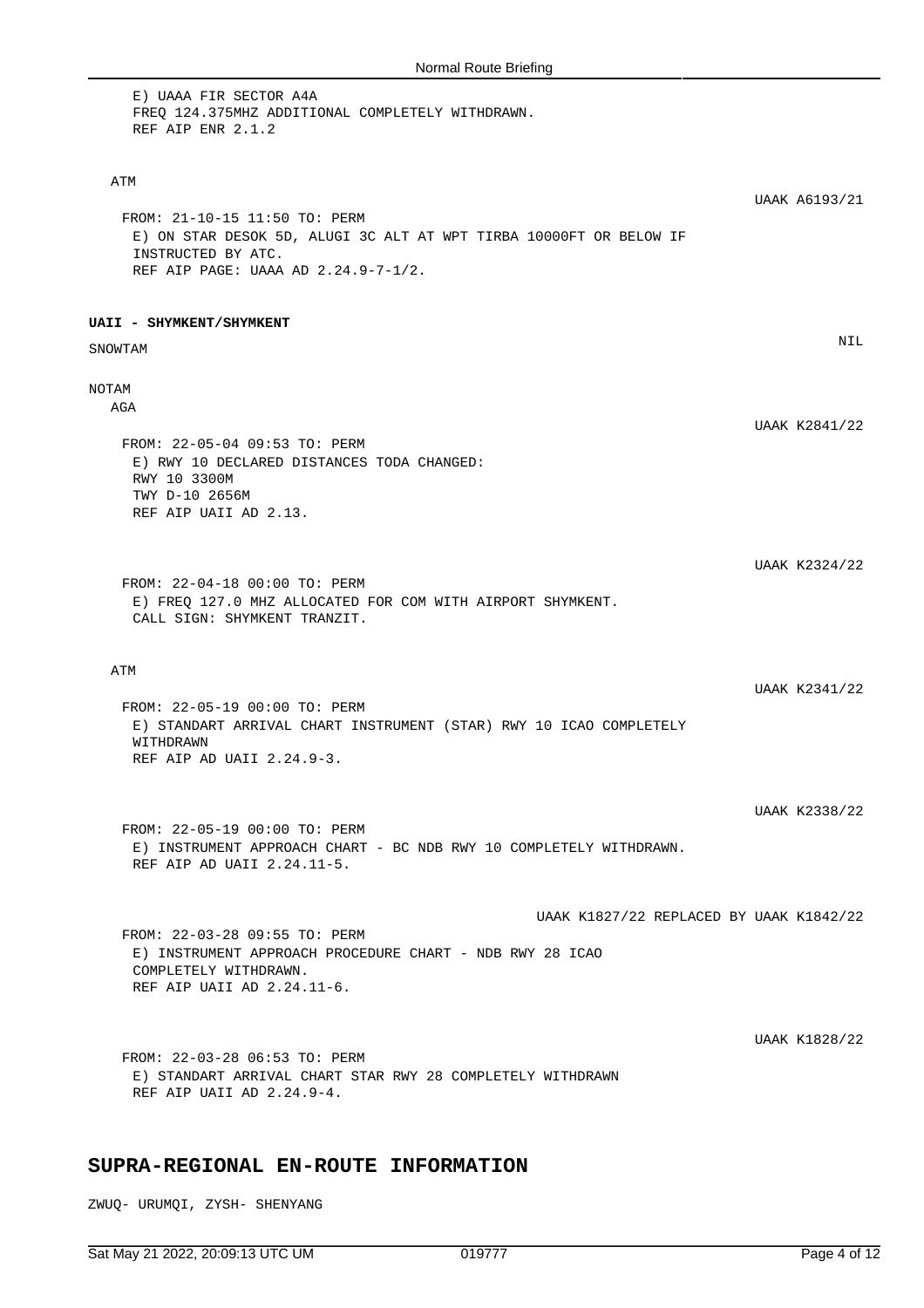| NOTAM                                                                                                                                                                                                                                                                                                                                                                                          |
|------------------------------------------------------------------------------------------------------------------------------------------------------------------------------------------------------------------------------------------------------------------------------------------------------------------------------------------------------------------------------------------------|
| ATM                                                                                                                                                                                                                                                                                                                                                                                            |
| FROM: 22-05-18 16:00 TO: 22-06-01 15:59<br>E) TRIGGER NOTAM<br>AIP CHINA AMENDMENT NR.05/2022(2022-4-15) WILL BE EFFECTIVE FROM<br>1600UTC ON 18 MAY 2022.                                                                                                                                                                                                                                     |
| MAIN CHANGES AS FOLLOWS:                                                                                                                                                                                                                                                                                                                                                                       |
| 1. HAILAR CONTROL AREA WITHDRAWN? HARBIN CONTROL AREA ADJUSTED?<br>ZYHBAR04 ESTABLISHED. ZGGGAR03/15/16/21/23/27/31/33/36 ADJUSTED.<br>2. NALATI VOR/DME ADJUSTED.<br>3. COMPULSORY REPORTING POINTS AGVIL, IKAVO, MIKIP, SALIV, ENVIP,                                                                                                                                                        |
| VEXAN, XOPEK, OLMIB, UPMAT, BENBI, OPORU, LUMLU, AVMAD, APESO,<br>VANPI, UKLUK, PEXID, VAKVU, GUSIV, GUDRO, SUMIB, LUPVU, LIPNO,<br>ALGAG, AVLEN, VIKEB, OMBEB, UDUMI, REBIS, POXIB, ISMED, REPUV,<br>IDPOG, OSNOV, PUNIR, VESUX, MOLSO, DUBNA, VIBUB, MEXON, UBMOG,<br>XINUL, PUBIK, DUBAS, OBDON, IGEDU, AVPAM, OLDAX, AKEKO<br>ESTABLISHED. COMPULSORY REPORTING POINTS OPUNI, EXURI, IDAXI |
| ADJUSTED. COMPULSORY REPORTING POINTS ONIXO, UBGIV, TASAD,<br>MOMRA, VEMBA, NODOG, VEROK, VEBLA, NODEB, NIVEM, PABMU, BESGO,<br>IRTAS WITHDRAWN.                                                                                                                                                                                                                                               |
| 4.ATS ROUTES V52, V87, V88, V107, W24, W82, W83, W515, W516, W53<br>ESTABLISHED? ATS ROUTES A470, W19, A343, A470, A461, A599, A581,<br>B213,<br>B330, G586, R343, R473, V5, V66, V110, W37, W19, W4, W30,                                                                                                                                                                                     |
| W180, W24, W45, W46, W50, W56, W80, W118, W138, W521, W608, W614,<br>W615, W616 ADJUSTED. ATS ROUTES W88, W612, W636, W637 WITHDRAWN.<br>5.BESGO HOLDING PATTERN ADJUSTED.<br>6. PARTIAL RWY TAKE-OFF ENTER FM TWY D4/D9 ADDED AND APRON                                                                                                                                                       |
| ADJUSTED AT HAIKOU/MEILAN AIRPORT(ZJHK).                                                                                                                                                                                                                                                                                                                                                       |
| 7.SID RNAV RWY02L PROCEDURE ADJUSTED AT CHENGDU/SHUANGLIU<br>AIRPORT (ZUUU).                                                                                                                                                                                                                                                                                                                   |
| 8. VAR, AD ELEV, FLIGHT PROCEDURE AND OBST CHANGED AT KASHI/KASHI<br>AIRPORT (ZWSH).                                                                                                                                                                                                                                                                                                           |
| 9. LANDING MINIMA FOR CIRCLING CHANGED IN XINING/CAOJIAPU AIRPORT<br>(ZLXN).                                                                                                                                                                                                                                                                                                                   |
| 10. E-MAIL ADDRESS FOR AIS DEPARTMENT AND NOTAM REGULATIONS IN<br>GEN3.1 HAVE BEEN UPDATED.                                                                                                                                                                                                                                                                                                    |
| 11.NEW APRON, TWYS AND PARKING STANDS ADDED AND FLIGHT PROCEDURES                                                                                                                                                                                                                                                                                                                              |
| ADJUSTED IN WUHAN/TIANHE AIRPORT (ZHHH).<br>12. LANDING MINIMA FOR CIRCLING CHANGED IN CHENGDU/TIANFU AIRPORT<br>$(ZUTF)$ .                                                                                                                                                                                                                                                                    |
| 13. FLIGHT PROCEDURES, ONH AND MVA ADJUSTED IN GUANGZHOU/BAIYUN<br>AIRPORT (ZGGG).                                                                                                                                                                                                                                                                                                             |
| 14. FLIGHT PROCEDURE ADJUSTED IN CHANGSHA/HUANGHUA AIRPORT (ZGHA).<br>15. FLIGHT PROCEDURE<br>ADJUSTED IN XUZHOU/GUANYIN AIRPORT(ZSXZ).                                                                                                                                                                                                                                                        |
| 16.NEW PARKING STANDS ADDED IN SHANGHAI/HONGQIAO AIRPORT (ZSSS).<br>17. VAR, STRIP, MAGNETIC COURSE, PROCEDURE, ALTITUDE, NAVIGATION<br>SPECIFICATION, OBSTACLES, LANDING MINIMA CHANGED IN TIANJIN/BINHAI<br>AIRPORT(ZBTJ).                                                                                                                                                                   |
| 18. FLIGHT PROCEDURES ADJUSTED IN ZHANGJIAJIE/HEHUA AIRPORT<br>(ZGDY).                                                                                                                                                                                                                                                                                                                         |
| 19. LIANYUNGANG/HUAGUOSHAN (ZSLG) AIRPORT WILL OPEN TO FOREIGN<br>FLIGHTS.                                                                                                                                                                                                                                                                                                                     |
| 20. SUP NR.02/22(2022-4-15) ABOUT CONSTRUCTION AREA OF<br>HANGZHOU/XIAOSHAN AIRPORT(ZSHC) WILL BE EFFECTIVE FROM 1600UTC ON<br>18 MAY 2022                                                                                                                                                                                                                                                     |
| 21. PCN OF TWY AND APRON AT GUILIN/LIANGJIANG AIRPORT(ZGKL).<br>LOG ON AIS CHINA WEBSITE: WWW.EAIPCHINA.CN FOR PREVIEWING THE<br>WHOLE INFORMATION.                                                                                                                                                                                                                                            |

## INFO

FROM: 22-01-05 02:29 TO: 22-06-30 15:59 EST

ZBBB A1384/21 REPLACED BY ZBBB A0032/22

ZBBB A0849/22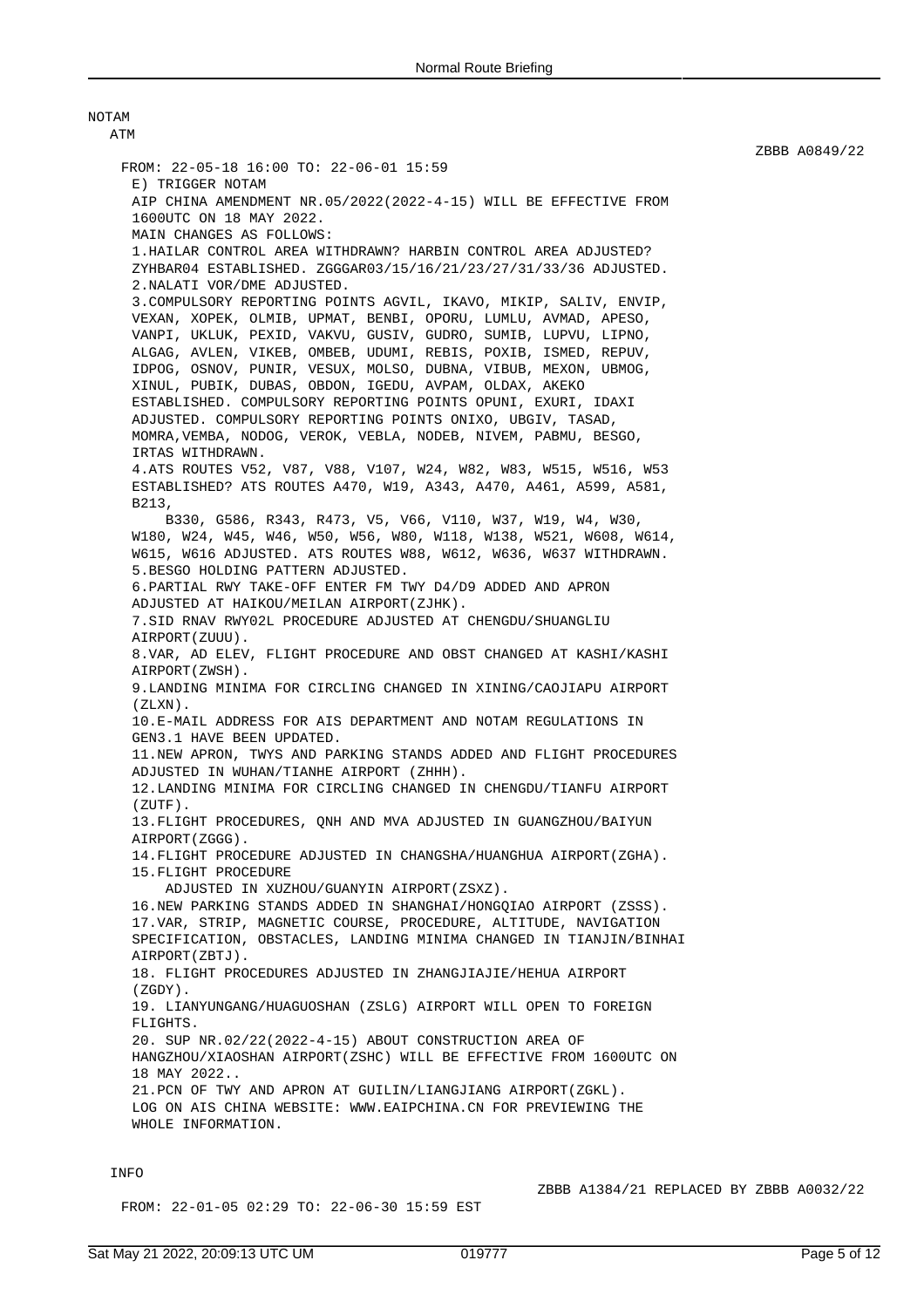1. REMINDER FOR PILOTS (1)FOLLOW ATC'S INSTRUCTIONS STRICTLY IN YOUR OPERATION. IF YOU HAVE ANY QUESTION, PLEASE CONFIRM AND VERIFY IT WITH ATC. (2) MONITOR THE FREQUENCY AND REPEAT ATC'S INSTRUCTIONS ATTENTIVELY, ESPECIALLY THOSE RELATING TO ROUTE, ALTITUDE, FREQUENCY, APPROACH AND DEPARTURE ROUTES, GROUND TAXIING, IN ORDER TO AVOID MISUNDERSTANDINGS. A SPECIAL REMINDER FOR THE AIRCREW: CAUTION WITH THE ZBAA AND ZBAD'S APPROACH AND DEPARTURE PROCEDURES AND THE GROUND TAXIING ROUTES, THEY ARE COMPLICATED. (3) FLIGHT LEVELS IN CHINA ARE MEASURED USING THE METRIC SYSTEM. WHEN FLYING IN AND OUT OF CHINA, PAY ATTENTION TO THE FLIGHT LEVEL CONVERSION. THE RVSM AIRSPACE IS IMPLEMENTED IN ACCORDANCE WITH CHINA'S AIP. (4) DURING YOUR FLIGHT MISSION IN CHINA, THE EMERGENCY FREQUENCY 121.5 MHZ SHALL BE MONITORED ALL THE TIME TO AVOID COMMUNICATION FAILURE. 2. REMINDER FOR AIRLINES DANGEROUS GOODS RELATING TO EPIDEMIC PREVENTION CARRRIED BY COMMERCIAL FLIGHTS, SUCH AS THE LITHIUM BATTERIES IN RESPIRATORS, ALCOHOL-BASED HAND SANITIZERS,SHALL BE IN COMPLIANCE WITH ICAO DOC 9284 (TECHNICAL INSTRUCTIONS FOR THE SAFE TRANSPORT OF DANGEROUS GOODS BY AIR).

UAAA- ALMATY, UACN- NUR-SULTAN, UAII- SHYMKENT, UATT- AKTOBE

#### NOTAM

INFO

E) SAFETY GUIDANCE

FROM: 22-05-19 00:00 TO: 22-06-01 23:59 E) TRIGGER NOTAM - PERM AIRAC AIP AMDT 002/2022 WEF 19 MAY 2022. CHANGES: GEN GEN 2.5 INFORMATION UPDATED GEN 3.1 INFORMATION UPDATED GEN 3.5 INFORMATION UPDATED GEN 4.1 INFORMATION UPDATED ENR ENR 1.6 INFORMATION UPDATED ENR 2.1 INFORMATION UPDATED ENR 2.2 INFORMATION UPDATED ENR 3.1 INFORMATION UPDATED ENR 3.2.3, 3.2.7 INFORMATION UPDATED ENR 5.1 DANGER AREAS UAD37, UAD33, UAD39 DELETED ENR 6 CHANGES IN ENROUTE CHARTS AD AD 1.5 DATE OF AERODROMES CERTIFICATIONS UPDATED UAAA 2.2, 2.19, 2.20, 2.23 INFORMATION UPDATED UAAR 2.17, 2.20, 2.22 INFORMATION UPDATED UACC 2.8, 2.12 INFORMATION UPDATED UACK 2.23 INFORMATION UPDATED UAII 2.23 INFORMATION UPDATED UAKD 2.23 INFORMATION UPDATED UASU 2.2 INFORMATION UPDATED UASZ 2.2 INFORMATION UPDATED UAOO 2.18 INFORMATION UPDATED AD 2.24 CHANGES IN AERONAUTICAL CHARTS. THE ACTUAL VERSION OF EAIP IS AVAILABLE FOR DOWNLOADING ON WEBSITE UAAK K2141/22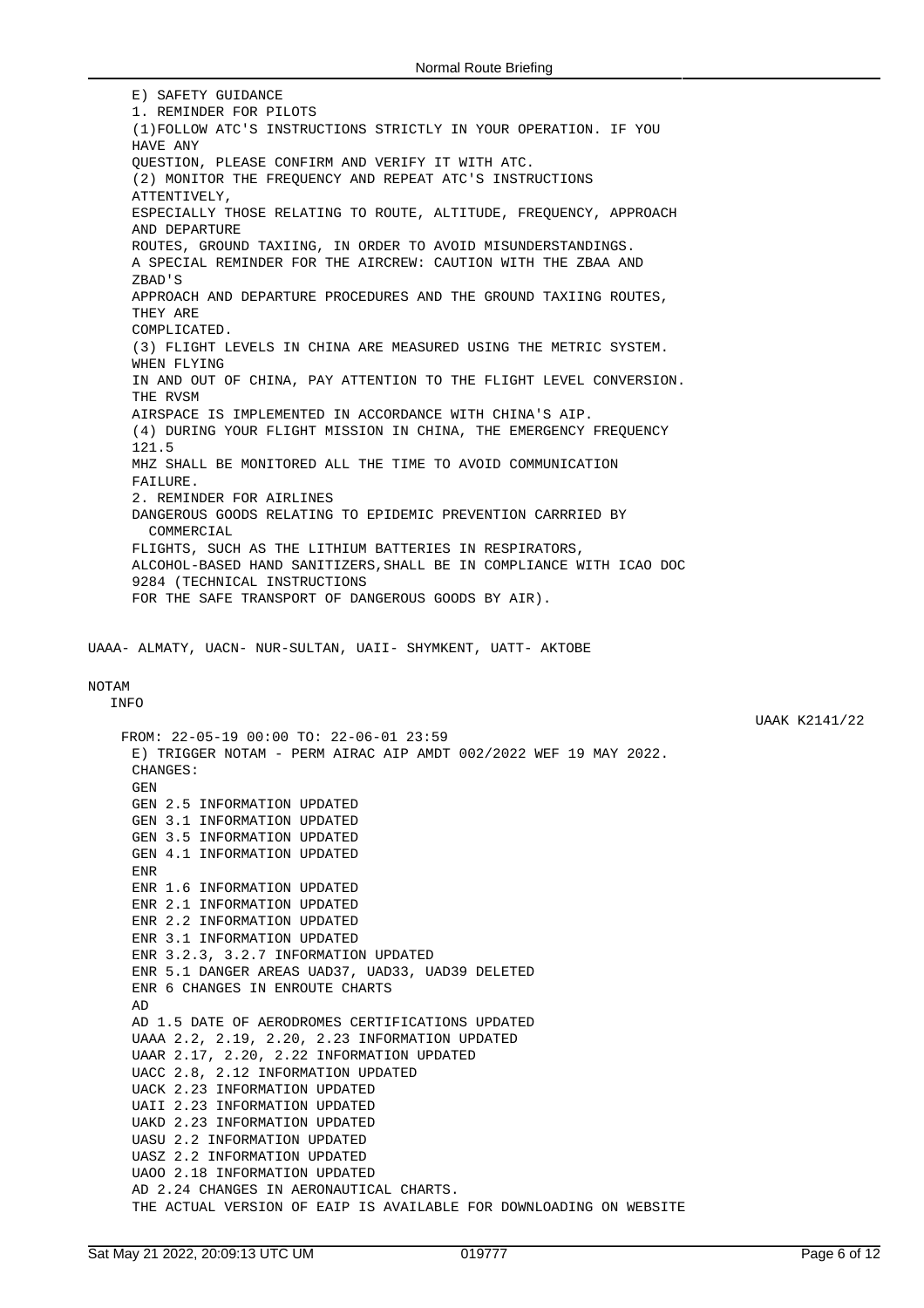WWW.ANS.KZ.

UAAK K2172/22

FROM: 22-04-08 11:51 TO: PERM E) INFORMATION CONTAINED IN SUP 001/22, 002/22, 003/22, 004/22, 005/22 NOT INCORPORATED IN AIRAC AIP AMDT 002/2022. INFORMATION CONTAINED IN AIC 001/2022, 002/2022 NOT INCORPORATED IN AIRAC AIP AMDT 002/2022. REFERENCE: AMDT COVER SHEET.

UAAK K0249/22

ZMUB A0175/22

FROM: 22-01-14 04:40 TO: PERM E) A NIL NOTIFICATION TO ANNOUNCE THAT AN AIP AMENDMENT WILL NOT BE PUBLISHED AT THE ESTABLISHED INTERVAL OR PUBLICATION DATE IS DISTRIBUTED BY NOTAM CHECKLIST AT LEAST 28 DAYS BEFORE THE AIRAC EFFECTIVE DATE. REF AIP GEN 3.1.4

## **REGIONAL EN-ROUTE INFORMATION**

#### **ZMUB - ULAANBAATAR**

NOTAM INFO

ZMUB A0234/22 FROM: 22-05-15 16:00 TO: 22-06-14 16:00 E) PUBLIC HOLIDAY ON 16 MAY 2022 CHANGED TO 14 JUN 2022. ZMUB A0178/22 FROM: 22-04-15 13:35 TO: PERM E) INFORMATION ON KHUVSGUL/MUREN AD WILL BE ISSUED BY NOTAM SERIES A. REF AIP MONGOLIA GEN 3.1

FROM: 22-05-19 00:00 TO: 22-06-01 23:59 E) TRIGGER NOTAM-PERM AIRAC AIP AMDT 04/22 WEF 19 MAY 2022. INFO TO BE ISSUED BY NOTAM SERIES A CHANGED.

ATM

ZMUB A0244/22

FROM: 22-05-19 01:41 TO: 22-05-22 23:59 E) APP NOT AVBL.

#### **UCFM - BISHKEK**

NOTAM NIL

## **ZWUQ - URUMQI**

NOTAM CNS

FROM: 22-02-25 13:03 TO: 22-05-25 15:59 EST E) QIEMO VOR/DME 'QIM' 114.3MHZ/CH90X U/S.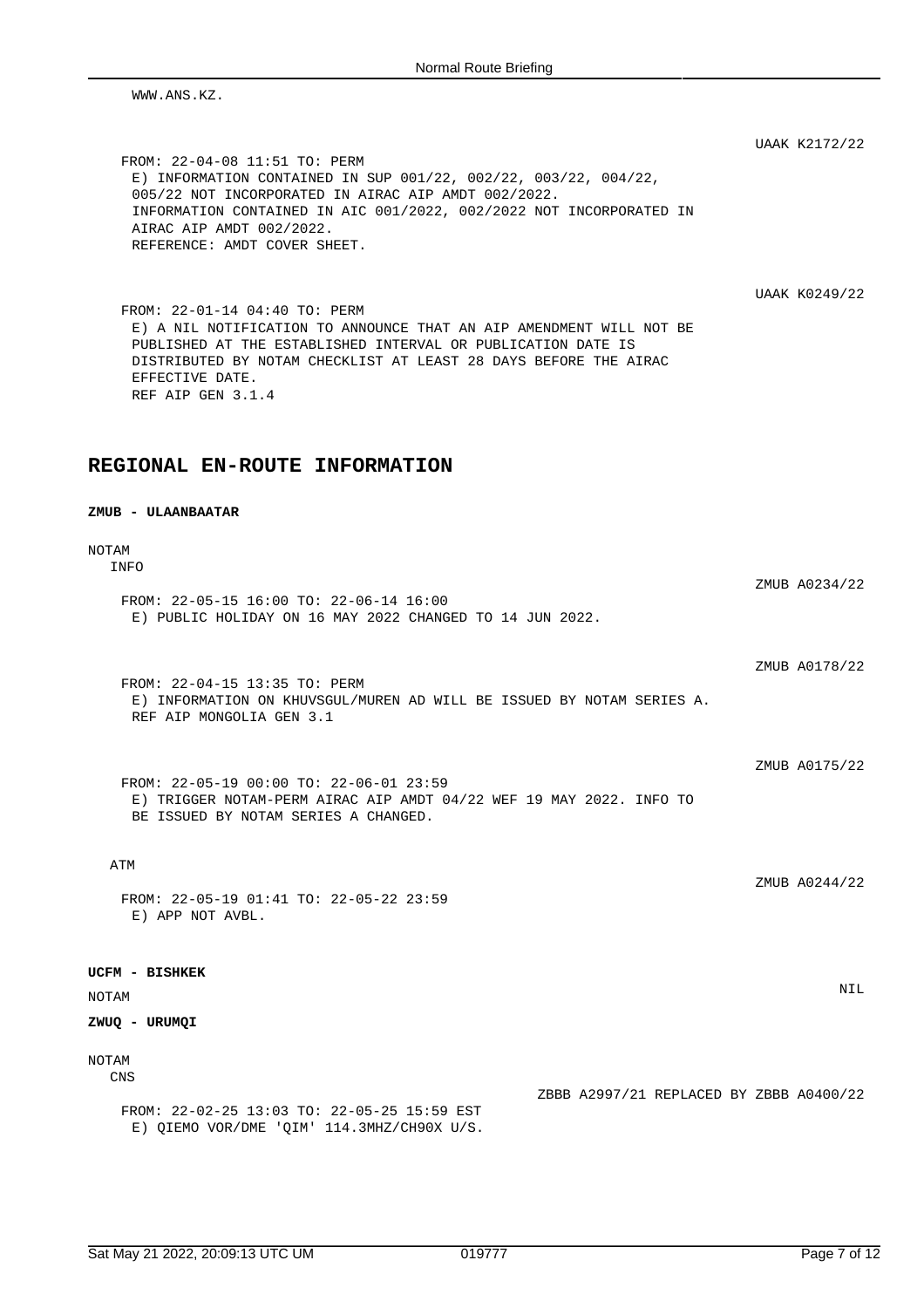| nomanouto Dhomy                                                                                                                                                                                                                       |               |
|---------------------------------------------------------------------------------------------------------------------------------------------------------------------------------------------------------------------------------------|---------------|
| INFO                                                                                                                                                                                                                                  |               |
| FROM: 20-12-30 16:00 TO: PERM<br>E) RADAR CONTROL AND ADS-B MERGING OPERATION IMPLEMENTED WITHIN<br>URUMOI APPROACH CONTROL AREA:<br>1. DURING RADAR CONTROL AND ADS-B MERGING OPERATION, RADAR CONTROL                               | ZBBB W0763/20 |
| SHALL IMPLEMENT WITHIN URUMQI APPROACH CONTROL AREA, THE MINIMUM<br>HORIZONTAL RADAR SEPARATION IS 5.6KM.<br>2. IF RADAR CONTROL SERVICE FAILURE, ADS-B PROCEDURE SHALL<br>IMPLEMENT WITHIN URUMQI APPROACH CONTROL AREA, THE MINIMUM |               |
| HORIZONTAL SEPARATION OF AIRCRAFT ( CONTACTED WITH ADS-B) IS 10KM.<br>FLW PROCEDURES DO NOT USE: RADAR CONTROL WITHIN URUMQI APP HAS<br>BEEN IMPLEMENTED. THE MINIMUM HORIZONTAL RADAR SEPARATION 6KM.                                |               |
| UAAA - ALMATY                                                                                                                                                                                                                         |               |
| NOTAM<br>CNS                                                                                                                                                                                                                          |               |
| FROM: 22-02-09 03:00 TO: PERM<br>E) UAAA FIR SECTOR A4A                                                                                                                                                                               | UAAK A0383/22 |
| FREO 124.375MHZ ADDITIONAL COMPLETELY WITHDRAWN.<br>REF AIP ENR 2.1.2                                                                                                                                                                 |               |
| ATM<br>UAAK A1625/22 REPLACED BY UAAK A1825/22                                                                                                                                                                                        |               |
| FROM: 22-04-28 03:01 TO: 22-05-27 12:00<br>E) A1A SECTOR FREQUENCY CHANGED FROM 135.5 MHZ TO 133.1 MHZ.                                                                                                                               |               |
| FROM: 22-01-31 12:00 TO: PERM                                                                                                                                                                                                         | UAAK A0260/22 |
| E) FIR ALMATY ?ALMATY RAYON) TEL NUMBER CHANGED<br>FROM $+7(727)2574474$ TO $+7(727)2573474$ .<br>REF AIP ENR 2.2.3.                                                                                                                  |               |
|                                                                                                                                                                                                                                       | UAAK A0103/22 |
| FROM: 22-02-24 00:00 TO: PERM<br>E) N993 ROUTE SEGMENTS LOWER LIMIT CHANGED:<br>1) NESUN - GALSU - FL150<br>$2)$ GALSU - ADRIM - FL150                                                                                                |               |
| 3) ADRIM - AGAKA - FL150<br>REF AIP ENR 3.2.                                                                                                                                                                                          |               |
|                                                                                                                                                                                                                                       |               |
| <b>UAII - SHYMKENT</b>                                                                                                                                                                                                                |               |
| NOTAM<br>ATM                                                                                                                                                                                                                          | UAAK K2288/22 |
| FROM: 22-04-13 10:51 TO: PERM<br>E) CORRECT VALUE OF DISTANCE ON THE GENDI - TURKISTAN DVOR/DME (TRK)<br>SEGMENT OF AREA NAVIGATION ROUTE N147 9.4 NAUTICAL MILES<br>REF AIP: ENR 3.2-3.                                              |               |

## **SUPRA-REGIONAL NAV WARNINGS**

NOTAM NIL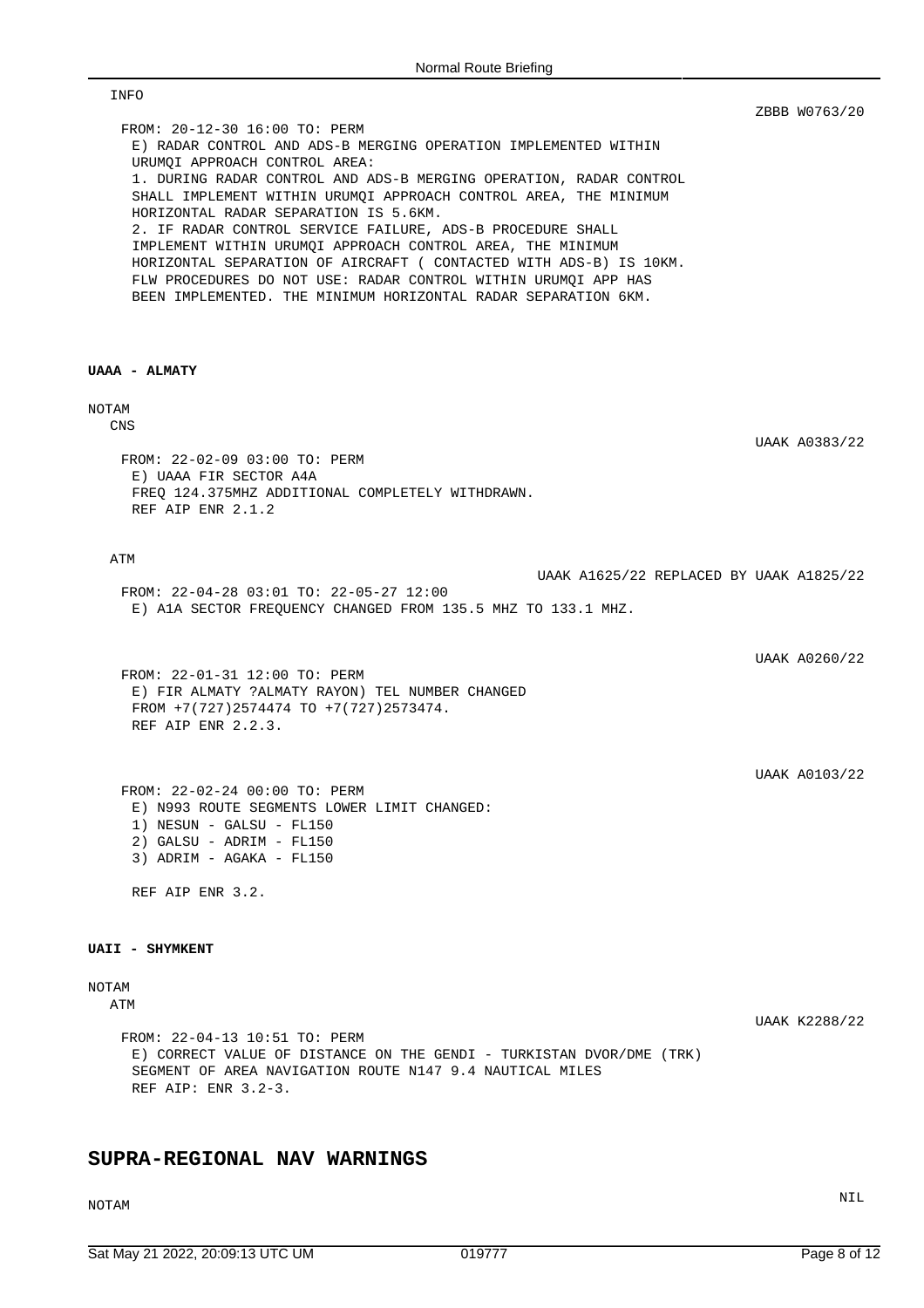## **REGIONAL NAV WARNINGS**

#### **ZMUB - ULAANBAATAR**

## NOTAM WARN ZMUB A0229/22 FROM: 22-05-11 01:00 TO: 22-07-10 10:00 D) 0100-1000 E) UA(DRONE) WILL TAKE PLACE WI AREA: 475412N1065951E-475415N1065823E-475425N1065824E-475428N1065600E-47535 4N1065558E-475354N1065510E-475303N1065509E-475304N1065338E-475322N106 5339E-475323N1065247E-475324N1065148E-475426N1065151E-475426N1065258E -475622N1065300E-475620N1065456E-475553N1065455E-475553N1065653E-4755 48N1065653E-475546N1065940E-475521N1065940E-475521N1065954E-475412N10 65951E WT: 8.37KG MARK: MATRICE 300 RTK DIRECTION: 8900M DIST 53 DEGREES FM ZMUB ARP. F) GND G) 150M AGL **UCFM - BISHKEK** NOTAM NIL **ZWUQ - URUMQI** NOTAM NIL **UAAA - ALMATY** NOTAM WARN UAAK A1996/22 FROM: 22-05-16 02:00 TO: 22-05-22 13:00 D) DAILY 0200-1300 E) TEMPORARY RESTRICTED AREA ACTIVATED. AREA BOUNDED BY: 430700N 0762800E - 430600N 0764000E - 431000N 0764700E - 431500N 0762800E - 431300N 0761800E - 430700N 0762800E. F) GND G) FL120 UAAK A1299/22 FROM: 22-04-02 03:00 TO: 22-06-30 11:00 D) DAILY 0300-1100 E) TEMPORARY RESTRICTED AREA ACTIVATED WI 2NM RADIUS 494651N 0805328E F) GND G) 4200FT AMSL UAAK A1269/22 FROM: 22-04-01 03:00 TO: 22-06-30 12:00 D) DAILY 0300-1200 E) TEMPORARY RESTRICTED AREA ACTIVATED WI 1NM RADIUS CENTRED ON 493810N 0833850E. F) GND G) 4200FT AMSL UAAK A1268/22 FROM: 22-04-01 03:00 TO: 22-06-30 11:00 D) DAILY 0300-1100 E) TEMPORARY RESTRICTED AREA ACTIVATED WI 2NM RADIUS CENTRED ON 494307N 0813523E. F) GND G) 4400FT AMSL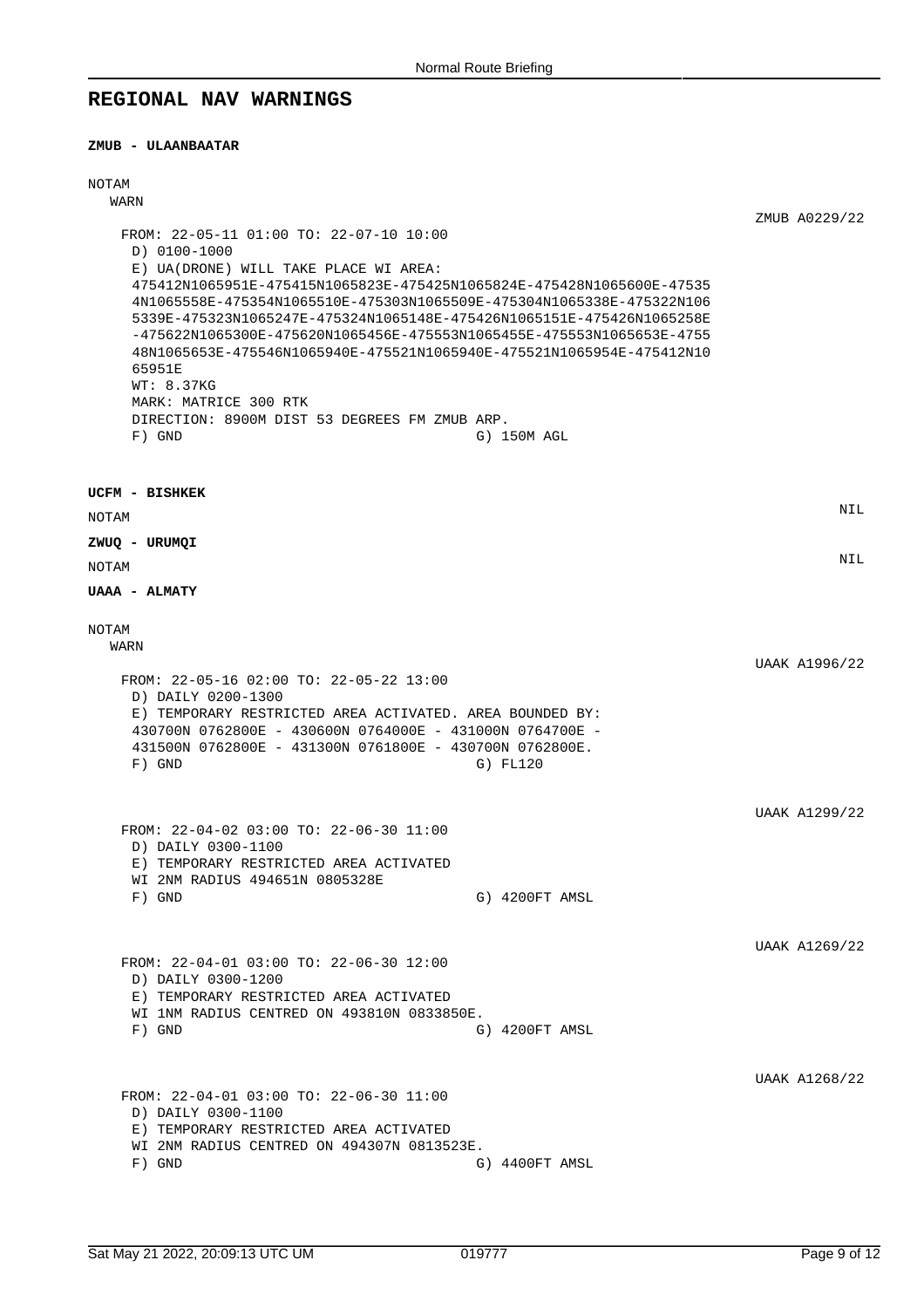UAAK A0845/22 FROM: 22-03-03 05:27 TO: PERM E) NEW RESTRICTED AREA UAR292 INSTALLED. RADIUS: 1500M(0.8 NM) COORD: 475535N 0802530E TIME OF ACTIVITY: H24 UPPER/LOWER LIMIT: 4600FT MSL/GND REF AIP ENR 5.1. F) GND G) 4600FT AMSL UAAK A0822/22 FROM: 22-03-02 11:03 TO: PERM E) NEW RESTRICTED AREA UAR291 INSTALLED. RADIUS: 1500M(0.8 NM) COORD: 465025N 0751300E TIME OF ACTIVITY: H24 UPPER/LOWER LIMIT: 4800FT MSL/GND REF AIP ENR 5.1. F) GND G) 4800FT AMSL UAAK A0743/22 FROM: 22-02-25 07:49 TO: PERM E) DANGER AREA UAD37 WEATHER BALLOON COMPLETELY WITHDRAWN REF AIP ENR 5.1 F) GND G) UNL UAAK A0601/22 FROM: 22-02-24 00:00 TO: PERM E) DANGER AREA UAD41 COMPLETELY WITHDRAWN. REF AIP ENR 5.1. F) GND G) 8700FT AMSL UAAK A0599/22 FROM: 22-02-18 12:55 TO: PERM E) NEW RESTRICTED AREA UAR290 INSTALLED. RADIUS: 1500M(0.8 NM) COORD: 435410N 0770110E TIME OF ACTIVITY: H24 UPPER/LOWER LIMIT: 4700FT MSL/GND REF AIP ENR 5.1. F) GND G) 4700FT AMSL UAAK A0598/22 FROM: 22-02-18 12:52 TO: PERM E) NEW RESTRICTED AREA UAR289 INSTALLED COORD: 480115N 0802215E - 480350N 0802330E - 480315N 0802525E - 480040N 0802415E - 480115N 0802215E TIME OF ACTIVITY: H24 UPPER/LOWER LIMIT: 5300FT MSL/GND REF AIP ENR 5.1. F) GND G) 5300FT AMSL UAAK A0597/22 FROM: 22-02-18 12:46 TO: PERM E) NEW RESTRICTED AREA UAR288 INSTALLED. RADIUS: 2000M(1.1 NM) COORD: 433100N 0751700E TIME OF ACTIVITY: H24 UPPER/LOWER LIMIT: 6200FT MSL/GND REF AIP ENR 5.1. F) GND G) 6200FT AMSL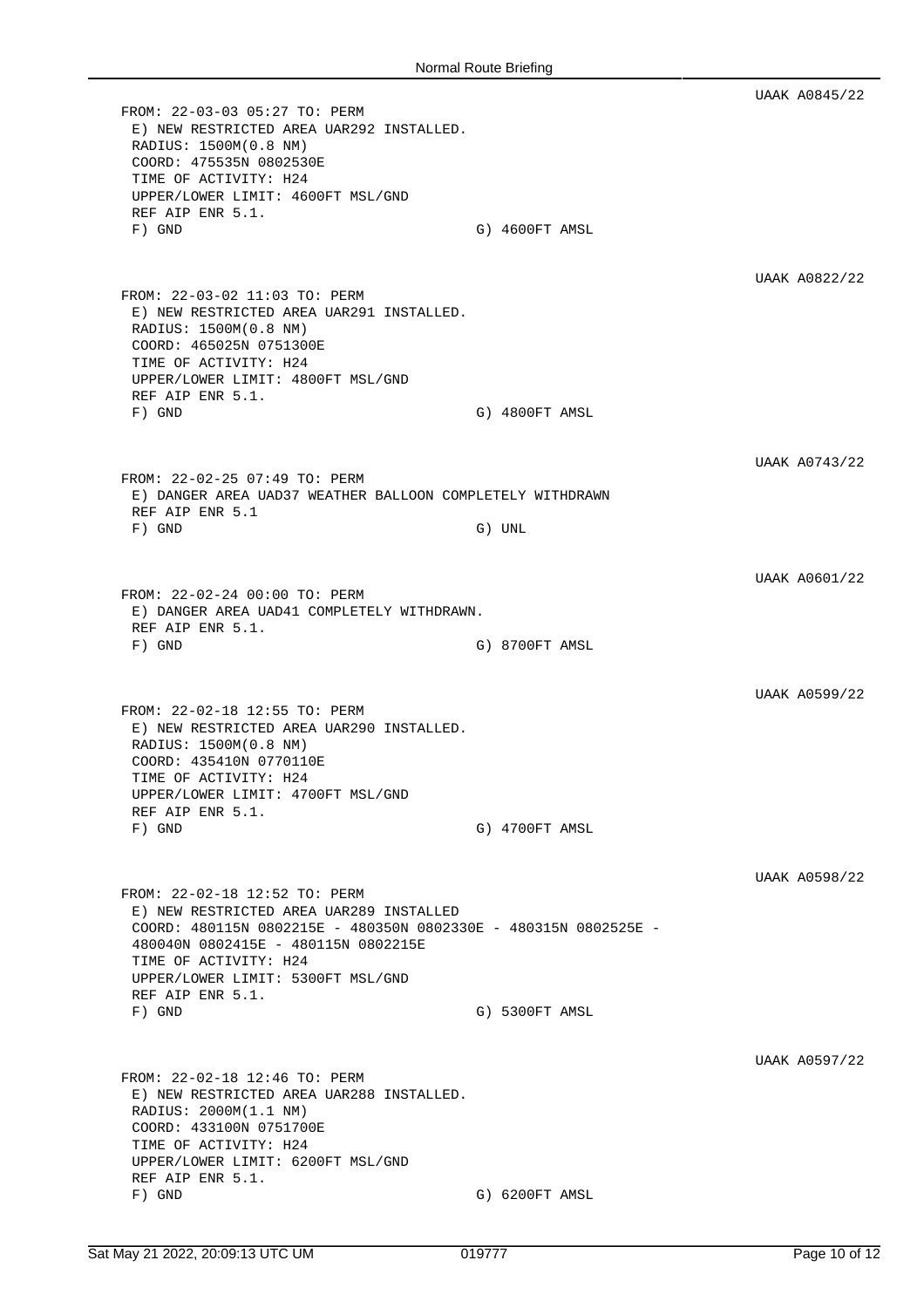UAAK A0575/22 FROM: 22-02-17 08:21 TO: PERM E) RESTRICTED AREA UAR286 ESTABLISHED AREA BOUNDED BY: 491320N 0811700E - 491415N 0811800E - 491225N 0812110E - 491130N 0812000E - 491320N 0811700E GND/6900FT AMSL. H24. REF AIP ENR 5.1. F) GND G) GND G) G900FT AMSL UAAK A0567/22 FROM: 22-02-17 05:58 TO: PERM E) RESTRICTED AREA UAR283 ESTABLISHED. CENTER IN 433455N 0751140E, RADIUS 1000 M (0,54 NM), GND/4900FT AMSL. H24. REF AIP ENR 5.1. F) GND G) 4900FT AMSL UAAK A0566/22 FROM: 22-02-17 05:53 TO: PERM E) RESTRICTED AREA UAR281 ESTABLISHED. CENTER IN 460340N 0732650E, RADIUS 1500 M (0,8 NM), GND/4600FT AMSL. H24. REF AIP ENR 5.1. F) GND G) 4600FT AMSL UAAK A0565/22 FROM: 22-02-17 05:44 TO: PERM E) RESTRICTED AREA UAR282 ESTABLISHED. CENTER IN 442030N 0775530E, RADIUS 1000 M (0,54 NM), GND/5300FT AMSL. H24. REF AIP ENR 5.1. F) GND G) 5300FT AMSL UAAK A0564/22 FROM: 22-02-17 05:32 TO: PERM E) RESTRICTED AREA UAR6 COMPLETELY WITHDRAWN REF AIP ENR 5.1. F) GND G) 7900FT AMSL UAAK A0207/22 FROM: 22-01-27 03:41 TO: PERM E) NEW RESTRICTED AREA INSTALLED UAR279 WI 2500M RADIUS CENTRED ON 452030N 0775830E HR SER:H24 REF AIP ENR 5.1<br>F) GND G) 6300FT AMSL **UAII - SHYMKENT** NOTAM WARN UAAK K3184/22 FROM: 22-05-22 00:01 TO: 22-05-22 23:59